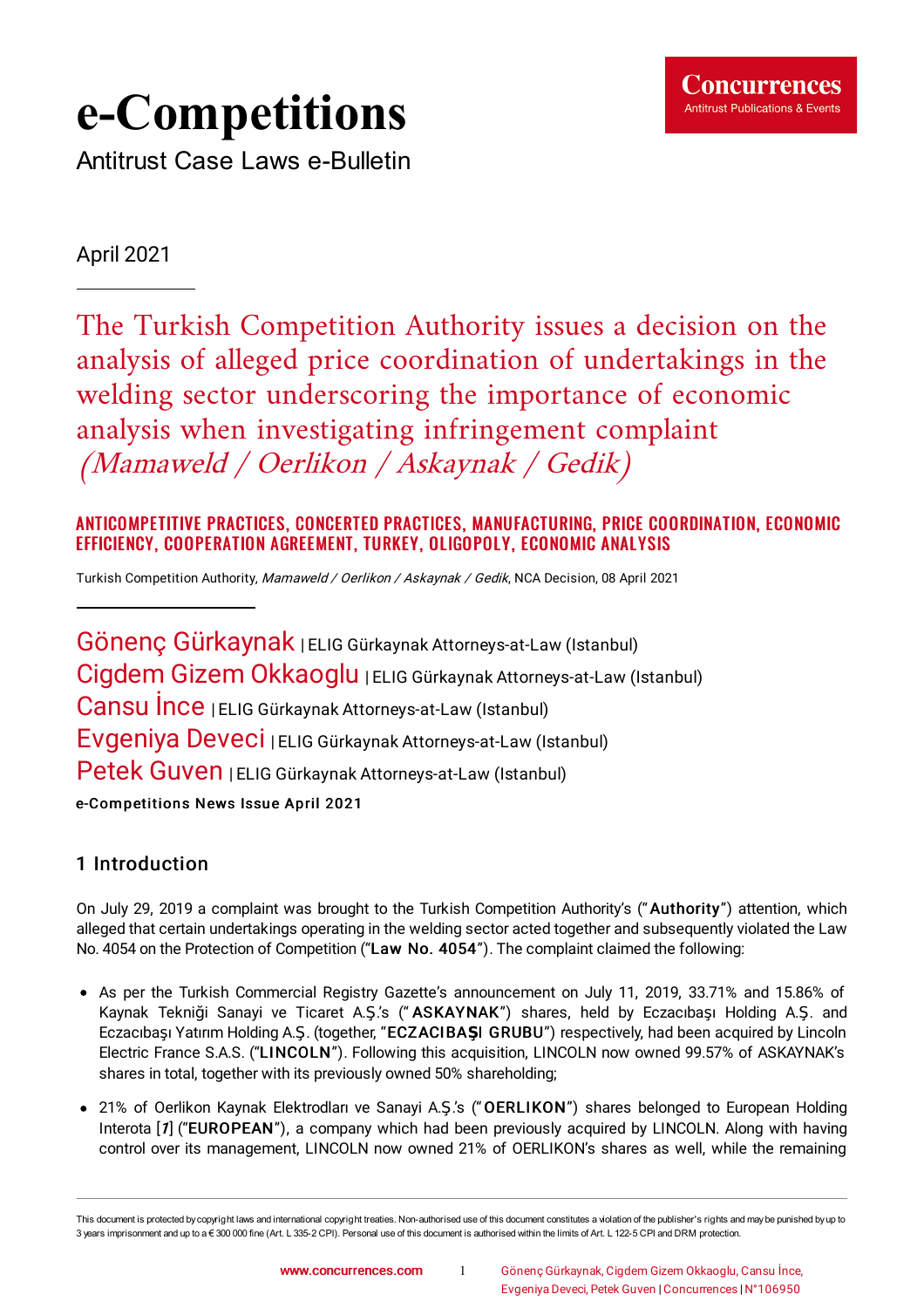shares belonged to a domestic shareholder; and

The welding industry was fundamentally made up of three active players, which were ASKAYNAK, OERLIKON and Gedik Sanayi ve Ticaret A.Ş. ("GEDIK"), and that the acquisition in question created a joint dominant position over the market and made it more suitable for coordination. The complaint also included allegations of a joint dominant position, which is usually not a commonly referred claim.

# 2 Background

#### Preliminary Investigation

Following their first meeting held on September 26, 2019, the Competition Board ("Board") decided to carry out a preliminary investigation. In line with the findings obtained during the on-site investigation on October 31, 2019 ("First On-Site Inspection"), a secondary on-site investigation ("Second On-Site Inspection") was conducted on December 18, 2019. In addition to the findings of the First and Second On-Site Inspections, the Authority requested very detailed numeric data from a remarkably extensive period of between the years 2011- 2019. The requested figures related to the (i) monthly price and cost information; (ii) monthly export volumes and values; and (iii) domestic sale volumes and values of the products concerned.

After the meeting held on February 20, 2020, the Board decided to conduct a full-fledged investigation against ASKAYNAK, OERLIKON and GEDIK pursuant Article 41 of the Law No. 4054. Allegations concerning LINCOLN's (i) acquisition of ASKAYNAK's full control, and (ii) minority shareholding in OERLIKON were also reviewed at the same meeting; however, the Board decided that these did not necessitate a further investigation on that front.

On March 3, 2020 Competition Authority conducted yet another on-site inspection ("Third On-Site Inspection") on the premises of the investigated undertakings. Later, on May 22, the Authority consulted the Presidency of Economic Analyses and Research Department ("EARD") for an opinion on whether the pricing behaviour of the investigated undertakings constituted evidence of presumption of communication.

The Board decided on July 24, 2020 to prolong the standard 6-month duration of the investigation for another 3 months, making the investigation period last for a total of 9 months.

#### Information About the Parties

OERLIKON is solely controlled by and operates under Zaimoğlu Holding A.Ş. ("ZAIMOGLU"). LINCOLN is a minority shareholder of OERLIKON which does not grant a right to control. OERLIKON has a license from LINCOLN to sell products under the *Oerlikon* brand.

ZAIMOGLU produces and imports products in the welding sector, and sells these products to domestic and international markets through Magmaweld Uluslararası Ticaret A.Ş. ("MAGMAWELD"), another company in the ZAIMOGLU group. OERLIKON and MAGMAWELD sell their own branded products as well as some Lincoln branded products.

GEDIK's shares belong to Hülya GEDİK, Gedik Holding A.Ş., Böhler Kaynak Çubukları ve Elektrodları A.Ş., and Gedik Döküm ve Vana Sanayi ve Ticaret A.Ş. GEDIK sells its products directly to customers as well as through dealers.

LINCOLN is a publicly held Corporation in the United States of America. None of its shareholders have control over

This document is protected by copyright laws and international copyright treaties. Non-authorised use of this document constitutes a violation of the publisher's rights and maybe punished byup to 3 years imprisonment and up to a € 300 000 fine (Art. L 335-2 CPI). Personal use of this document is authorised within the limits of Art. L 122-5 CPI and DRM protection.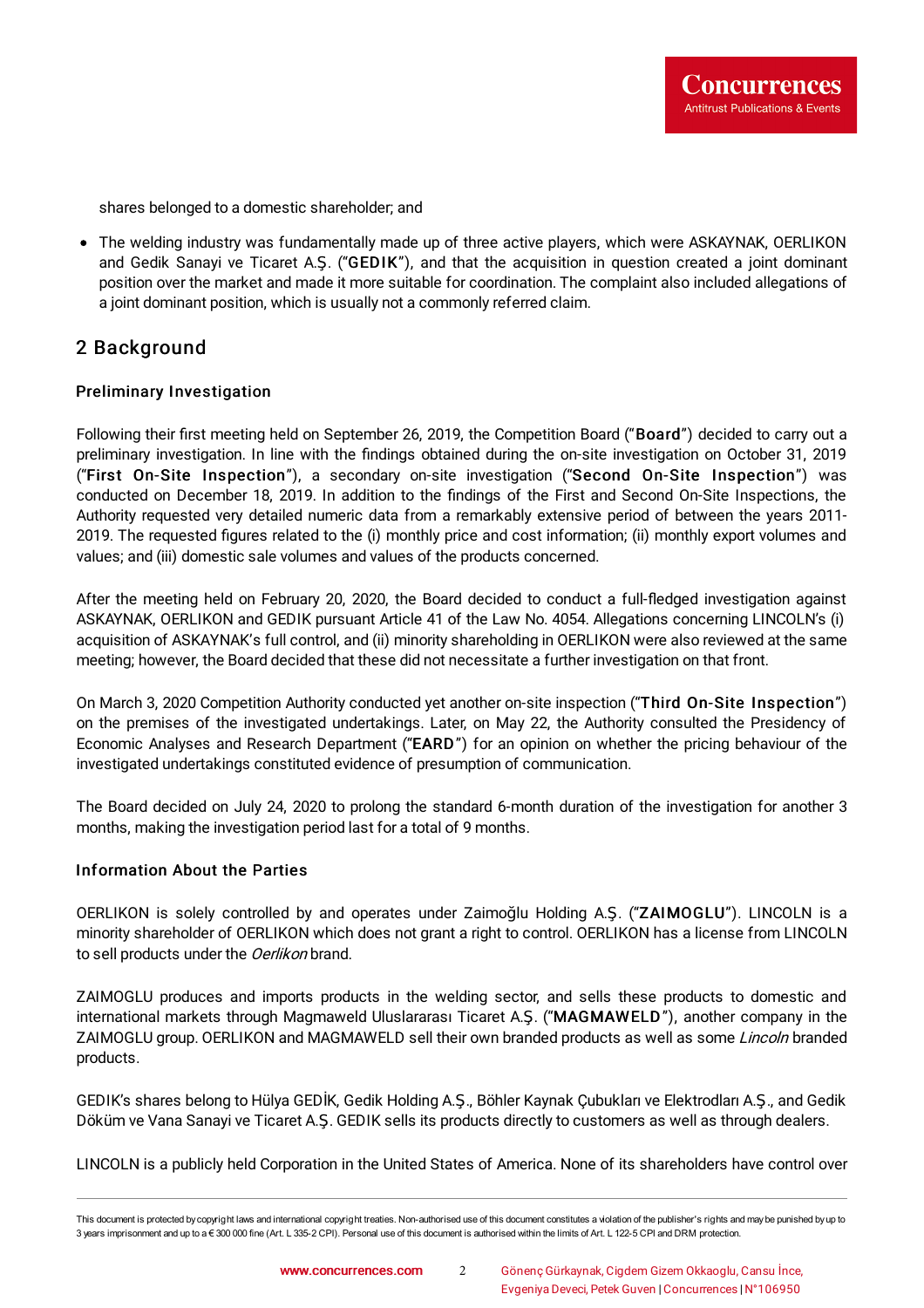LINCOLN seperately or together with other shareholders. It acquired all of ASKAYNAK's shares and its sole control in June 2019 following the Authority's clearance.

#### Information About the Market

Welding is a manufacturing process which is mainly used to fuse metals or thermoplastics together. The Board specified that the welding sector essentially incorporates various downstream markets such as welding consumables, welding equipment and automatic/robotic control systems.

The Board determined that the main products and usage areas of the sector can be categorised as the following:

- MMA: construction, all welding manufacture, and repair and maintenance services;
- MIG/MAG-TIG welding wires: automotive, heavy transport, machine manufacture, and metalware manufacture; and
- Submerged arc powders, wires and flux-cored wires, and welding machines: shipbuilding, heavy transport and construction, pressure vessel manufacture, and machine manufacture.

Welding machines are used in various areas such as shipbuilding, shipyards, natural gas pipelines, harbour construction, steel structures, pressure vessels, buffer tank manufacture, automotive industry, on-board equipment (dumper trucks, cranes and garbage trucks etc.) railcar manufacture, manufacture of armored land vehicles for the defense industry, ventilation systems, mining industry, manufacture of road and construction vehicles, iron-steel industry and rolling press repair and hard surfacing, and the wheel trim industry. This proves that welding consumables are the main inputs of the production and repair-maintenance activities of all sectors in the metal industry. They differ depending on the welding technology used by the sectors, and are used in the metal-machinery industries which carry out wide-ranging production.

The Board observed that almost all firms active in the Turkish welding market operate in all of the sector's fields. Whereas undertakings in this sector manufactured some of the products in their own facilities, it was also possible for them to have other undertakings produce under their own brand. It is also possible for them to procure these products from abroad or manufacture them in their own facilities under technology and license agreements. The Board underlined that products manufactured in Turkey or imported from abroad are generally sold to large industrialists either directly or through franchise channels.

The Board underlined the oligopolistic nature of the welding market in Turkey, and stated that the market is fundamentally operated by three major players: (i) GEDİK (ii) ASKAYNAK under LINCOLN's control, and (iii) OERLIKON/MAGMAWELD which is controlled by ZAIMOGLU.

With regards to the importation opportunities of the market, the Board specified that products are imported from various countries including China, Korea and Vietnam. The Board highlighted that, although there are no legislationbased obstacles towards importation in the market, it is apparent that importation opportunities had de facto scaled down. Contrarily, exportation opportunities increased due to the devaluation of TRY in the recent years. The Board remarked that production cost of the products in the welding market consists of raw material costs, labour costs and other production expenses. Raw materials for welding products are mainly supplied from domestic

This document is protected by copyright laws and international copyright treaties. Non-authorised use of this document constitutes a violation of the publisher's rights and maybe punished byup to 3 years imprisonment and up to a € 300 000 fine (Art. L 335-2 CPI). Personal use of this document is authorised within the limits of Art. L 122-5 CPI and DRM protection.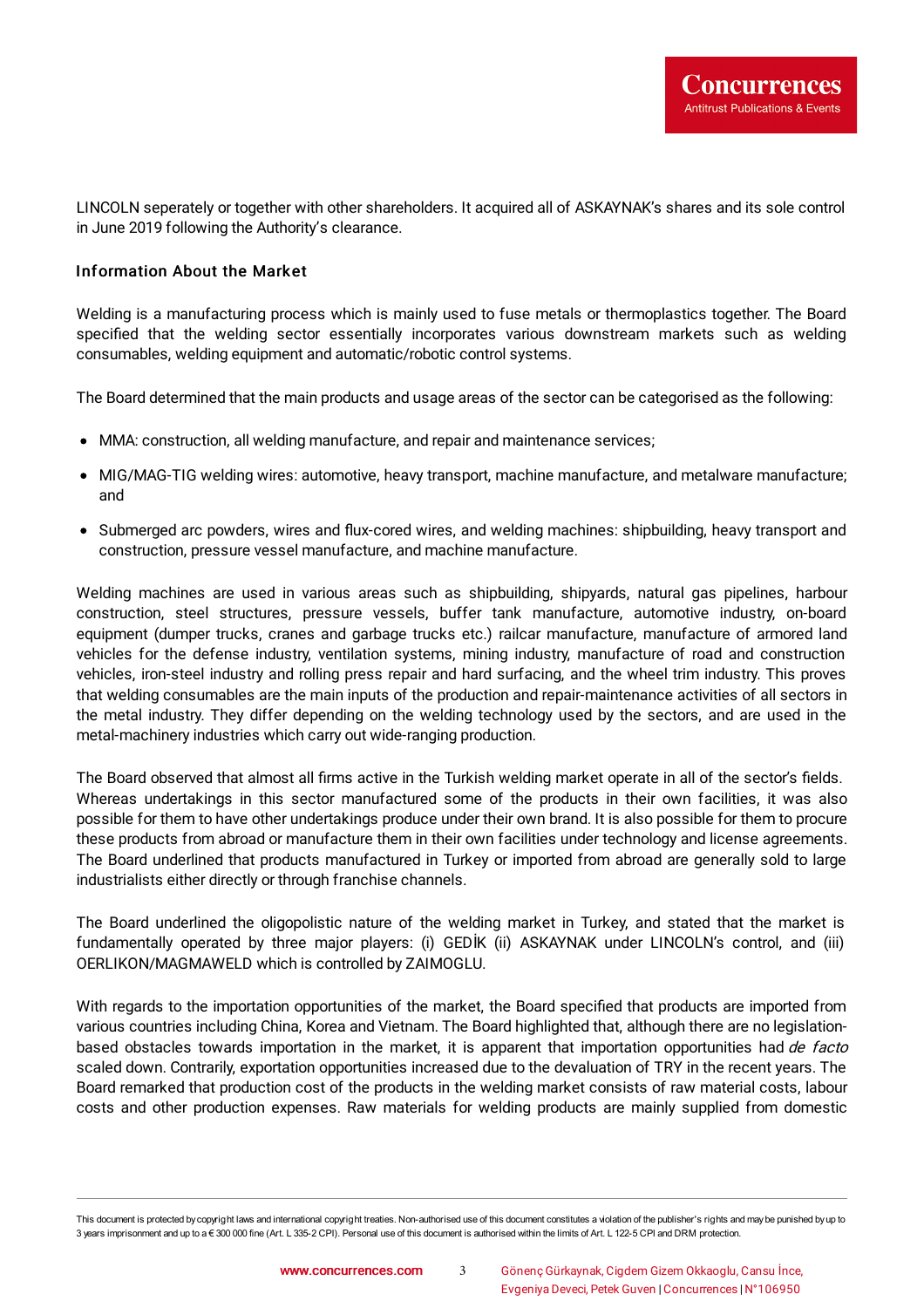producers; however, Quctuations in the exchange rate still affect the prices in the welding sector through cost increases and expectations as raw material prices are indexed to the prices determined by the world metal markets.

The Board determined that, considering the scope of the case and context of the allegations, there was no need to define a narrower product market as the downstream markets of the welding sector. Lastly, the relevant geographical market was defined as "Turkey" based on characteristics of the products and scope of the case.

# Evaluation under Article 4

## (I) Cartelisation in 2011

## (a) Documents Received During the Dawn Raids

In one of the e-mails obtained from the on-site inspection conducted at MAGMAWELD, the Board found a correspondence that took place in 2011 between chairmen of the executive boards of GEDİK, MAGMAWELD/OERLIKON and ASKAYNAK. The correspondence included the following statements: "There is a cake. Someone is devouring the cake while we are choking each other with the illusion of getting it all! The calculation is very clear: if each of us sold 10,000 tons of wire for 5krş/kg more, it would be worth 500,000 TL. This is for <sup>a</sup> single product line only! That's why I repeat: We can't get anywhere by saying 'let's take the opportunity', please do what is necessary. Otherwise, 2011 will be lost, too."

In an e-mail dated April 25, 2011 obtained from an on-site inspection at GEDIK, the Board found a correspondence including the following statements:

"(..) As you can see <sup>I</sup> am using my personal e-mail address. And likewise, while responding to this e-mail, <sup>I</sup> would like to ask you use your personal e-mails. (…)"

"(…) meeting at our place happens to be an even greater danger. Both camera records and witnessing of our employees are risky (…) Please tell your friends from data processing to delete this message from the server(..)"

GEDIK's Product Cost Accountant and chairman of the executive board exchanged the following statements, which were obtained from another e-mail dated February 1, 2012:

"(...) the price increases we have made with rival firms on 03.01.2012 determined as (...)% and list prices have been revised accordingly.(…)"

The decision remarked that the legislator, who considered the challenges experienced in proving agreements, established a presumption in order to facilitate the proof of concerted practices through Article 4/3 of the Law No. 4054. This provision states that "In cases where the existence of an agreement cannot be proven, similarity of price changes in the market, the balance of supply and demand, or the activity areas of the undertakings to those in markets where competition is prevented, distorted or restricted, constitutes <sup>a</sup> presumption that the undertakings are engaged in concerted practice.". The Board stated that the wording of this article indicates that presumption of concentrated practices can be implemented in the presence of absolute economic evidence demonstrating parallel behaviour. In terms of the standard of proof, determining the existence of parallel behaviour based on the presumption of concerted practices differs from determining the existence of parallel behaviour by using

This document is protected by copyright laws and international copyright treaties. Non-authorised use of this document constitutes a violation of the publisher's rights and maybe punished byup to 3 years imprisonment and up to a € 300 000 fine (Art. L 335-2 CPI). Personal use of this document is authorised within the limits of Art. L 122-5 CPI and DRM protection.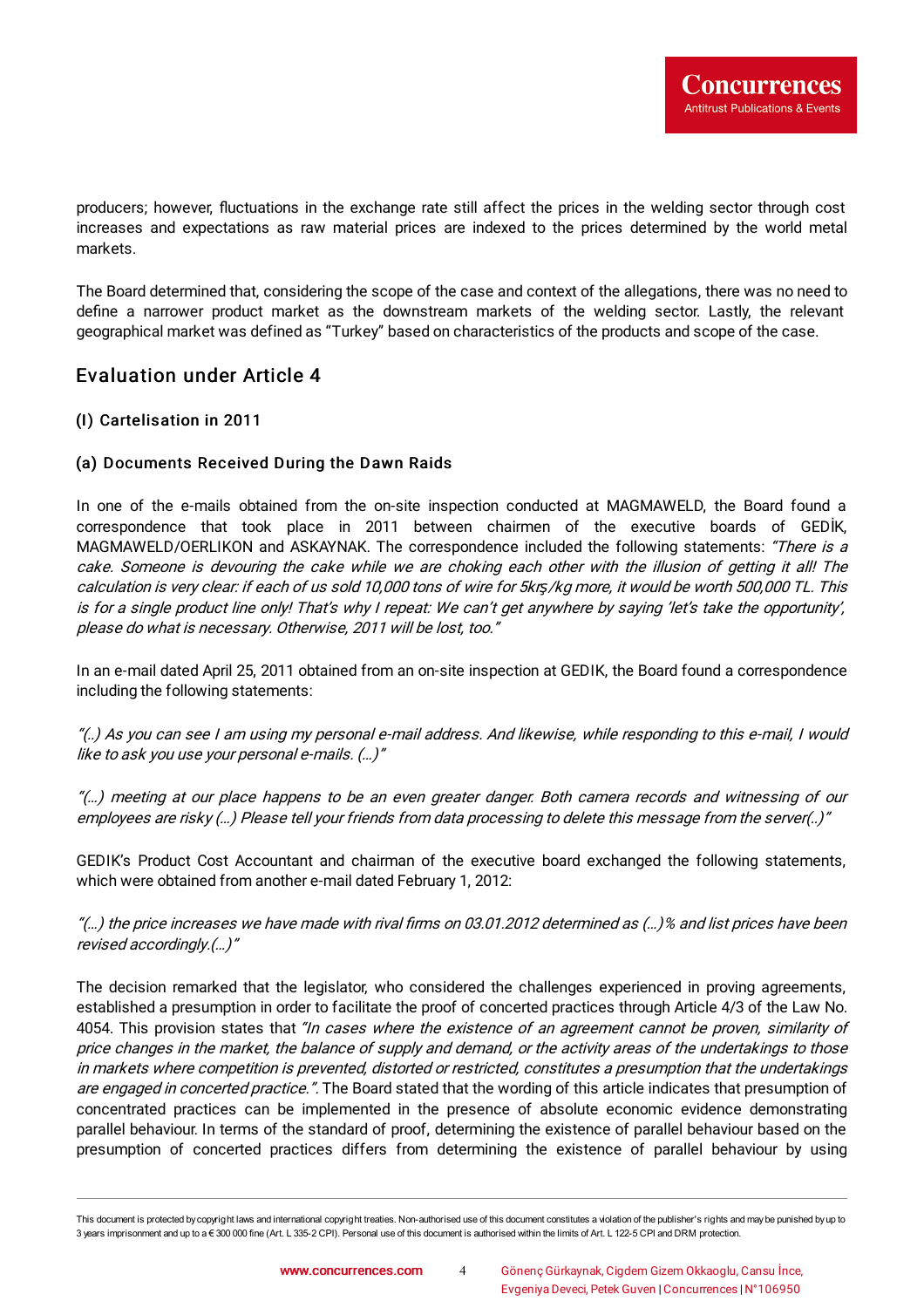established legal frameworks and situated practices in the presence of a communication evidence. The Board stated that, if the presumption is operated and the undertaking does not prove otherwise, concerted practices may also be determined without the need for ordinary concrete communication evidences due to the fact that purely economic evidence has developed in such a way as to constitute a presumption of communication.

The fact that concrete communication evidence could not be obtained in terms of the statute of limitations in question and the following period necessitated the presumption-based examination of the alliance, which is indicated by the price parallelism independent of the costs observed between the parties. Accordingly, the Board assessed these two periods separately and under two separate concepts:

- the concept of 'agreement' in terms of documents belonging to 2011; and
- the concept of 'presumption of concerted practice" in terms of pricing behaviours observed since 2017.

#### (b) Elements of the Cartel as Stated in the Decision

The Board determined that the e-mail messages obtained in 2011, which included active participation by the general managers of the investigated undertakings, indicated establishment of an anti-competitive agreement on price-fixing as per Article 4/1(a) of the Law No. 4054. After simultaneously evaluating all of the documents, the Board concluded that three major players of the welding sector, namely ASKAYNAK, GEDIK and MAGNAWELD/OERLIKON, (i) got together various times in 2011, (ii) determined product prices, and (iii) exchanged information on the sector. Some of these correspondences between general managers included statements such as:

- "…we have been talking for 13 months. Everyone has to take action now."

- "The calculation is very clear: if each of us sold 10,000 tons of wire for 5krş/kg more, it would be worth 500,000 TL. This is for <sup>a</sup> single product line only!"

- "That's why I repeat: We can't get anywhere by saying 'let's take the opportunity', please do what is necessary. Otherwise, 2011 will be lost, too."

The Board determined that the statements made by the general managers contained all key elements to designate the establishment and the continuation of a cartel, drawing attention to the fact that having a joint intention is the most crucial element when defining a cartel. It was specified that documents obtained demonstrate a joint intention of the general managers who are the decision-makers of the investigated undertakings. The Board also underlined that each general manager not only received the mentioned e-mails but also pursued the communication which suggests approval of the anti-competitive alliance.

The Board remarked that the documents also contained an attempt to enable monitoring and punitive mechanisms against the threat of "deception", which is interpreted as the main obstacle before the continuance of a cartel. The Board assessed that the "*opportunism*" phenomenon that appeared in the mentioned documents corresponds to "deception" in the cartel terminology. Based on this, it was interpreted that the parties embraced a "warning" mechanism to dissuade the deception. The warning pertains to be under no illusion of selling more products in the market by the means of lowering agreed prices and the fact that this deception have been monitored and noticed by the other undertakings party to this agreement. Therefore the Board determined that mentioned correspondences not only demonstrated the intention to establish a cartel but also an intention to continue the

This document is protected by copyright laws and international copyright treaties. Non-authorised use of this document constitutes a violation of the publisher's rights and maybe punished byup to 3 years imprisonment and up to a € 300 000 fine (Art. L 335-2 CPI). Personal use of this document is authorised within the limits of Art. L 122-5 CPI and DRM protection.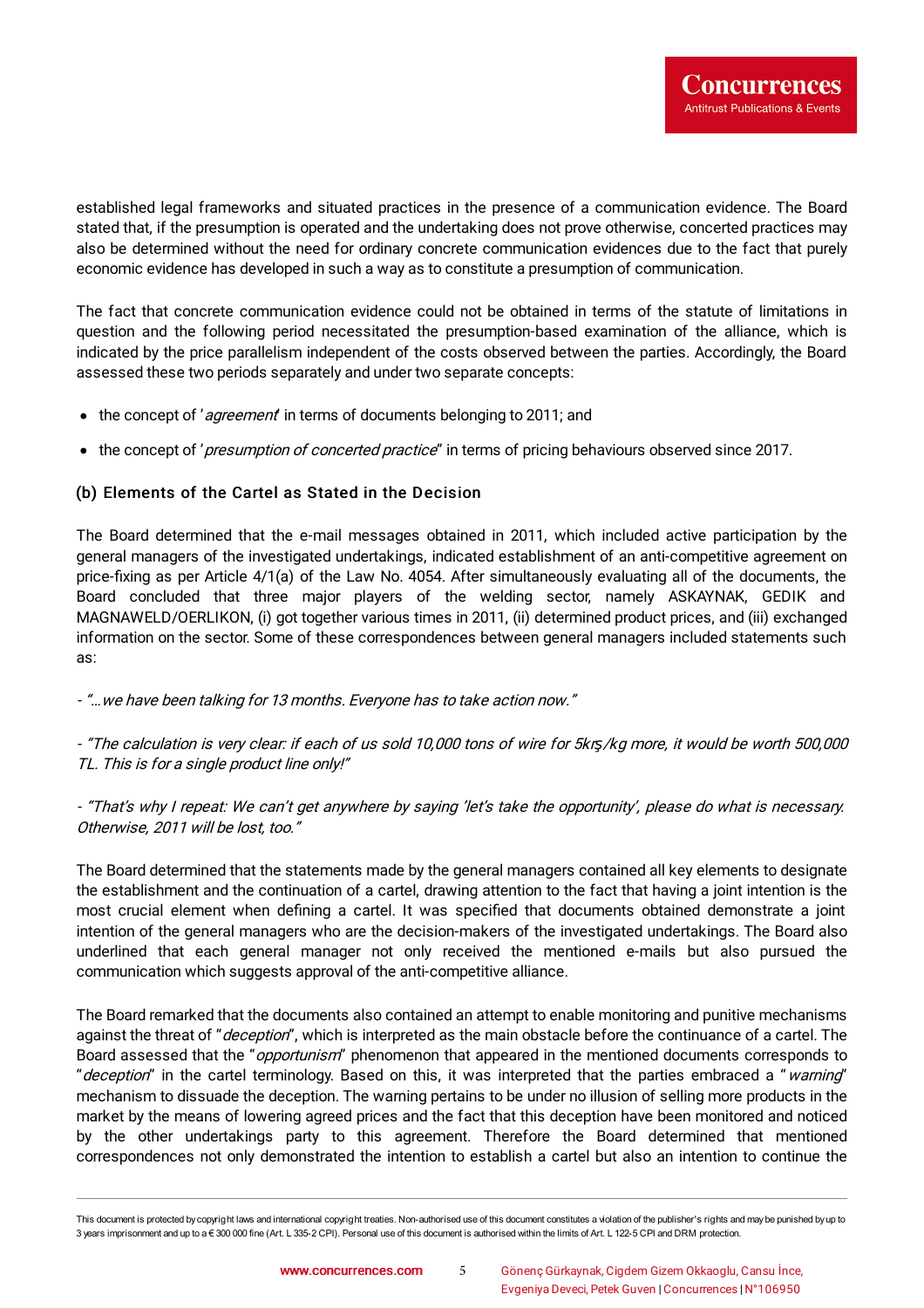cartel along with the joint wills that shaped these intentions. The board determined that evidence from 2011 also presents an effort to hide the mentioned alliance remarking that the parties endeavored to overcome the obstacles concerning establishment and continuance of the cartels. While doing so parties not only made an effort to eliminate the internal threads, by means of coming to terms on the focal points of the agreement and dissuading the deception, but also their effort included elimination of external threats, such as interference of the competition law. The Board assessed that it can be seen that, even though the oligopolistic structure of the market and having the transparent characteristics due to the homogenous structure of the products facilitated monitoring behaviors of the competitors, it was understood that undertakings remained alert in case if monitoring becomes challenging in the light of reduced transparency due to discrete rebates.

## (c) How the Market Structure Facilitated the Cartel

The Board concluded that although documents from 2011 provide certainty on an joint objective to establish and sustain a cartel; the mentioned documents does not clarify the duration of this cartel because mentioned documents possessed (i) powerful concerns regarding deception among the parties and (ii) a short endurance such as 4 months. Therefore to clarify the duration of the Cartel, the Board analyzed undertakings' price-cost data in the respective period. Following this analyses the Board indicated that, although there is a significant parallelism between prices of the undertakings there is also similar parallelism in their costs. Considering the oligopolistic and homogenous product structure of the market, the Board decided that the parallelism in the prices could be explained via oligopolistic dependency. In this context the Board concluded that such parallelism was was insufficient to determine that the agreement had a lasting nature.

### (d) Scope and the Findings of the Economic Analysis

Subsequently, the Board requested an economic analysis from EARD which revolved around factors that may have a possible impact on the prices, apart from costs. The mentioned EARD report failed to present a supporting argument with regards to the 2011 period and thus, the Board could not obtain economic evidence concerning mentioned period. As the documents from 2011 were characterized as the only evidence with regards to 2011 period, the Board determined that it would be suitable to designate the duration of the cartel based solely on these documents.

#### (e) Punishability of the Cartel (Limitation Period, Law of Misdemeanor)

From the evidences obtained during the investigation the Board concluded that ASKAYNAK, GEDİK and MAGMAWELD/OERLIKON participated in an obvious agreement from January 2011 to April 25th, 2011, the date of the final anti-competitive document obtained from 2011. The Board concluded that the mentioned undertakings violated the Article 4 of the Law No. 4054. Although the Board identified the presence of a violation of competition within the aforementioned grounds, the Board proceeded with its evaluations to determine whether this violation is punishable. The Board decided that the violation cannot be subjected to an administrative fine due to limitation period as the date of the final document demonstrating a violation was April 25th, 2011. The Board was unable to obtain (i) a concrete evidence or (ii) an economic evidence constituting a presumption to the communication regarding the ongoing period.

According to the Article 20 of the Law No. 5326 (Misdemeanor Law) "If the limitation period has expired, an administrative fine cannot be imposed upon the person due to a misdemeanor. (...) The limitation period for misdemeanors requiring a relative administrative fine is eight years. The prescription period begins with committing the act or with materialization of the result defined in relation with the misdemeanor". The decision

This document is protected by copyright laws and international copyright treaties. Non-authorised use of this document constitutes a violation of the publisher's rights and maybe punished byup to 3 years imprisonment and up to a € 300 000 fine (Art. L 335-2 CPI). Personal use of this document is authorised within the limits of Art. L 122-5 CPI and DRM protection.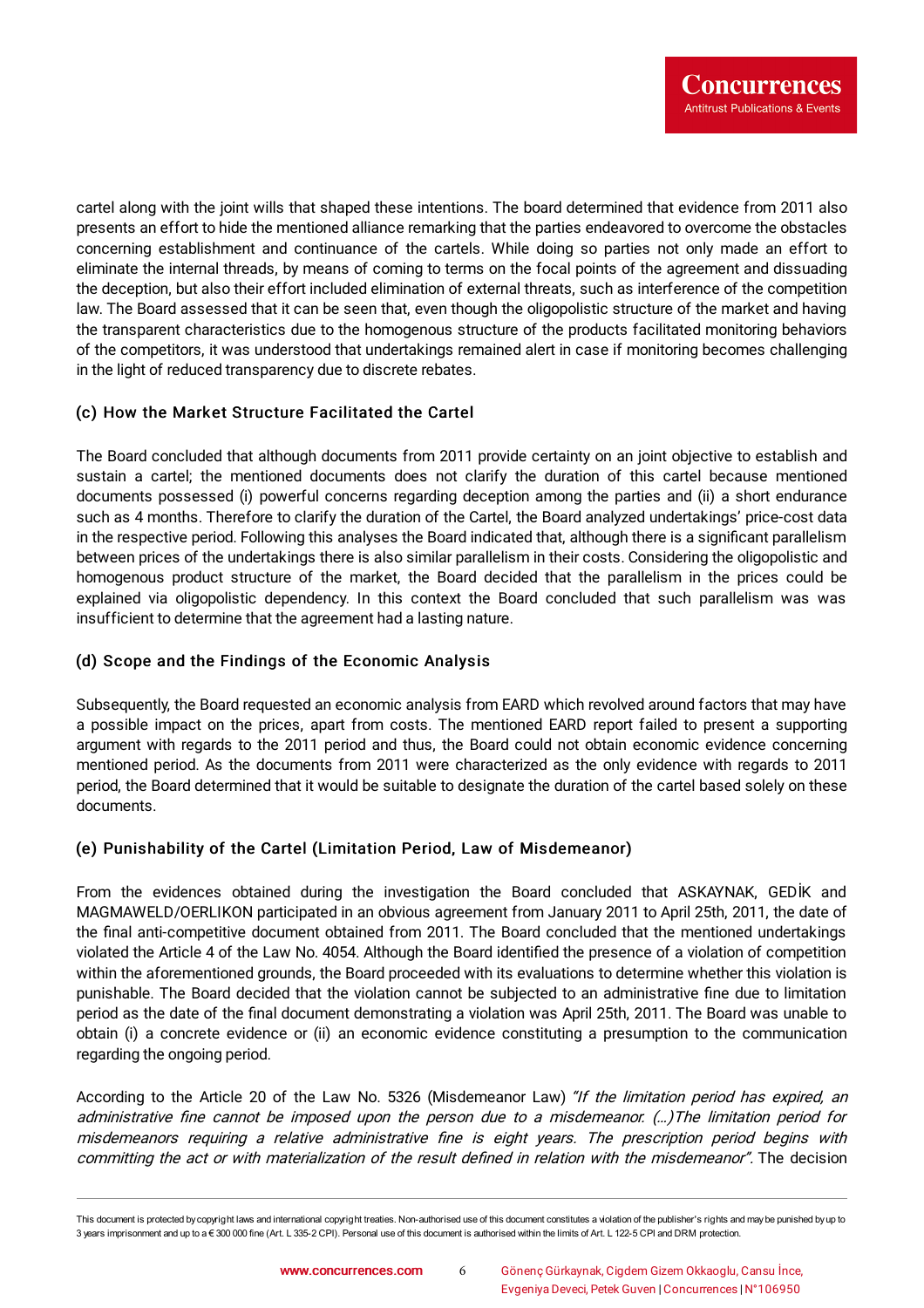remarked that in this clause (i) provisions of criminal law are being implemented by analogy and (ii) legislator have separated inception of the limitation period upon dates when the act was committed and occurrence of the result, based on distinction between inchoate offence and continuing crime.

Therefore, as the Board's decision concerning the investigation was adopted on February 20, 2020, the Board concluded that the administrative fine cannot be enforced upon investigated undertakings as the violations of the competition law attributed to the relevant documents have suffered a limitation period.

# (II) Concerted Practice in 2017-2019

As explained above, the Board has evaluated the acts of the investigated undertakings in two separate periods, namely (i) 2011 and (ii) 2017 to 2019, since the tools to be applied within the scope of Article 4 of the Law No. 4054 vary due to the information and documents obtained during the investigation.

Under this section, the Board's evaluations as to the period covering 2017 to 2019 will be explained.

The documents obtained during the on-site investigations, especially the e-mail dated 25.04.2011, revealed that the anti-competitive cooperation between the investigated undertakings is aimed to be carried out with "great secrecy" and accommodating measures. . The "great secrecy" was mentioned in the email dated 25.04.2011, between Askaynak, Gedik and Magmaweld/Oerlikon, as demonstrated below:

"As you may have noticed, I am using my personal email account. I will likewise ask you to reply to this message from your personal e-mail addresses. After that, let's communicate through these e-mail addresses. It also seems risky to communicate through cell phones. Meeting in our office creates a greater danger. Both the footage and the testimonies of our employees are risky... We have to figure out another solution. Please tell your IT people to delete this message from your servers as well."

Even though this email correspondence dates back to 2011, the Board has found it to be important for the evaluations concerning the period after 2011, since it showed that the investigated undertakings attributed great importance to hiding the cartel alonside trying to figure out a method that enable them to leave no evidence behind.

The fact that no concrete evidence of communication after 2011 was obtained during on-site investigations brought into the view concerns that this may be due to the cartel's secrecy rather than its absence. Therefore, it became significant to search for economic evidence constituting a presumption of communication, within the scope of the 'presumption of concerted practice'.

Article 4(3) of the Law No. 4054 introduces a presumption of concerted practice, which reads as follows: "In cases where the existence of an agreement cannot be proved, a similarity of price changes in the market, or the balance of demand and supply, or the operational regions of undertakings to those markets where competition is prevented, distorted or restricted, constitutes <sup>a</sup> presumption that the undertakings are engaged in concerted practice." Accordingly, the presumption of concerted practice, enables the Board to decide that Article 4 of the Law No. 4054 had been violated based on mere economic evidence, without having to show any other circumstantial basis, especially an evidence of communication.

This document is protected by copyright laws and international copyright treaties. Non-authorised use of this document constitutes a violation of the publisher's rights and maybe punished byup to 3 years imprisonment and up to a € 300 000 fine (Art. L 335-2 CPI). Personal use of this document is authorised within the limits of Art. L 122-5 CPI and DRM protection.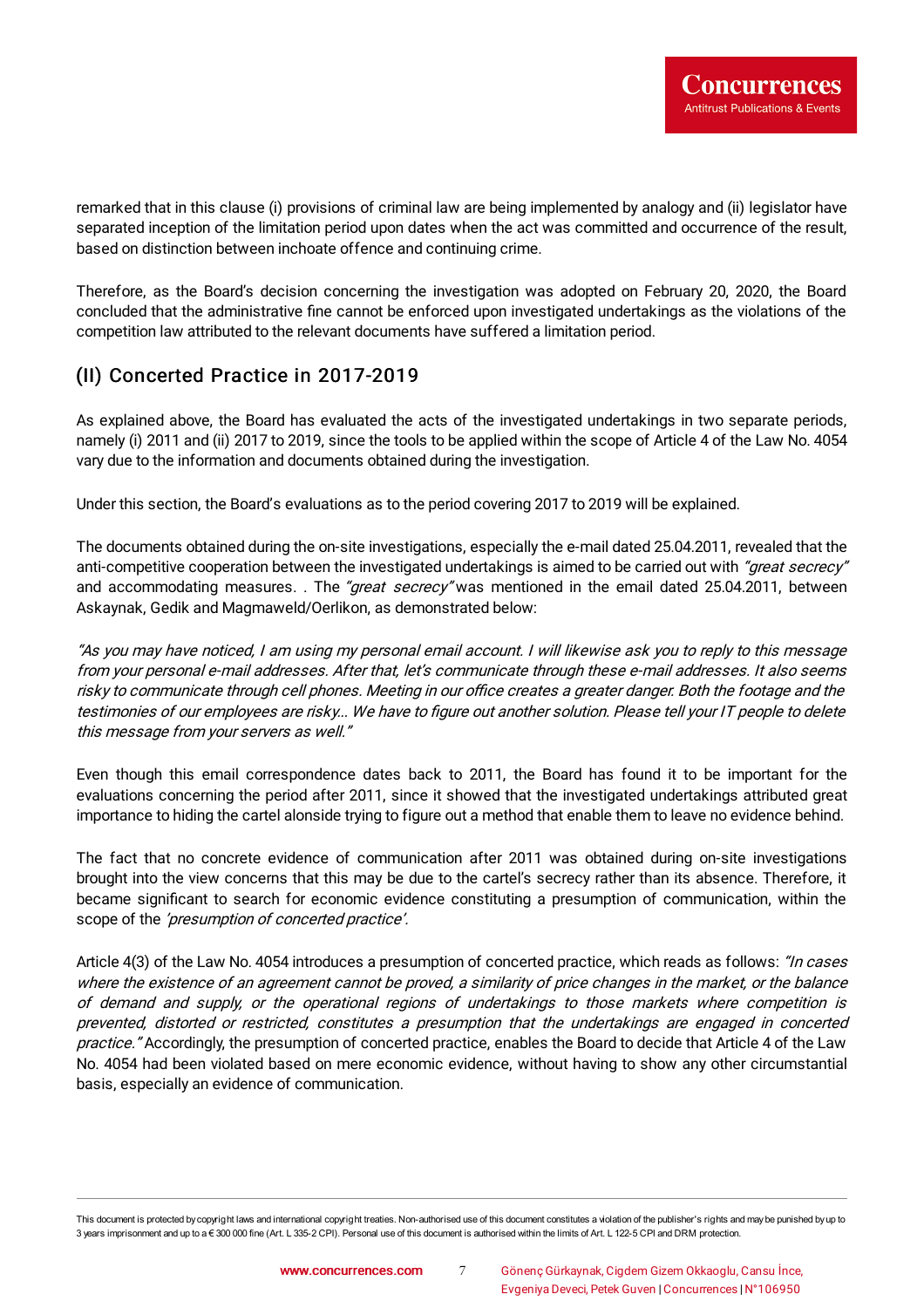Within the scope of the presumption of concerted practice, the Board has initiated this investigation against the undertakings, since the findings during the preliminary investigation indicated that the market behaviour of the undertakings starting from October 2017 cannot be justified either with cost or demand. Therefore, the Board has requested an economic analysis report from the Economic Analysis Department of the Authority ("EAD") in order to determine whether the pricing behaviours of the undertakings had a certain communication pattern.

The EAD has conducted (i) regression analysis, (ii) structural break tests, (iii) stationarity test and (iv) variance scanning, covering the period from 2011 to 2019. After these analyses, the EAD has reached the following conclusion; "... in the light of the findings obtained as a result of the analysis of the available data, although the prices have been parallel and close to each other and the profit rates have increased recently, the effect of a possible violation behaviour, adjusted for these effects, could not be observed due to the dominance of the cost and dollar exchange rate effect in the change in the market price." The EAD has also concluded that there was no price rigidity that is normally expected to be observed during agreements between competitors.

In line with the information obtained during the investigation and the findings in the EAD Report, the Board has found out that:

- The prices in the welding sector are affected by the increases in the exchange rate, before such increase is reflected on the costs, over the expectations.
- Since the beginning of 2017, the increase in the exchange rate has contributed to the increase in prices.
- The sudden rise in in the exchange rate in 2018 triggered the rate of price increase.
- As of the middle of 2019, prices started to decline with the decrease in the expectation towards a rapid increase concerning exchange rate.
- Although being supplied from domestic producers to a significant extent, the main raw materials of welding products are indexed to the prices determined by the global metal markets, and therefore the Quctuation in the exchange rate is the primary factor affecting the cost and price of the products.
- The increase in the exchange rate, which gained momentum in the middle of 2018, was reflected to the prices by the investigated undertakings with the increasing PPI (Producer Price Index) rates in this period, before it was reflected to the costs. This led to an increase in the profitability of the investigated undertakings. As a result of its analysis as to the period covering 2017 to 2019, the Board could not detect a market behaviour constituting a presumption of communication between ASKAYNAK, GEDIK and MAGMAWELD/OERLIKON in 2017 to 2019. Consequently the Board was unable to apply the presumption of concerted practice as the price fixing also could not be determined. Therefore, the Board has concluded that the investigated undertakings did not violate the Law No. 4054 in 2017 to 2019, due to lack of evidence.

#### Decision

As a result of its analysis that is explained in detail above, the Board has concluded that;

• In 2011, ASKAYNAK, GEDIK and MAGMAWELD/OERLIKON fixed the prices of the products in the welding sector and therefore violated Article 4 of the Law No. 4054. However, since the 8-year statute of limitation has expired, there is no ground to impose monetary administrative fines against ASKAYNAK, GEDIK and MAGMAWELD/OERLIKON.

This document is protected by copyright laws and international copyright treaties. Non-authorised use of this document constitutes a violation of the publisher's rights and maybe punished byup to 3 years imprisonment and up to a € 300 000 fine (Art. L 335-2 CPI). Personal use of this document is authorised within the limits of Art. L 122-5 CPI and DRM protection.